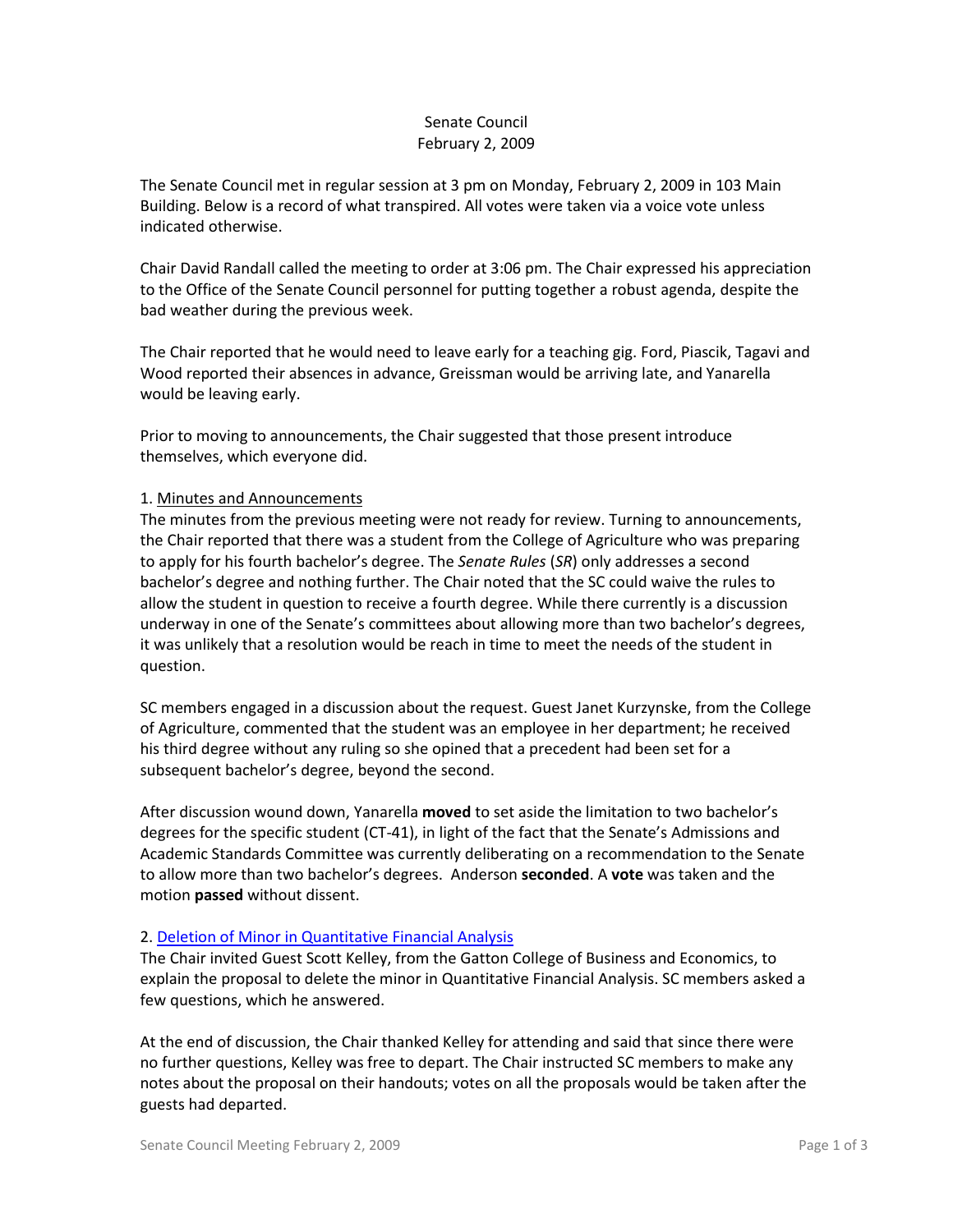# 3. [New Graduate Certificate](http://www.uky.edu/USC/New/files/Distance%20Ed%20Grad%20Cert_Complete1.pdf) in Distance Education

Guest Doug Smith, from the College of Education (ED), was present to explain the proposal. He also answered a few questions from SC members. SC members noted that the proposal had initiated in 2005 and wondered if ED was still interested in the graduate certificate. Smith said that ED's curricular committee had re-reviewed the proposal recently, and did not find any need to modify the original proposal. Even though the proposal had been inexplicably lost between the time it was submitted and the time it was reviewed by the SC, ED was still keenly interested.

The Chair commented that the word "program" appeared a couple of times within the proposal, although the graduate certificate was not a program; he asked for and received permission from Smith for Mrs. Brothers to editorially change the references to a certificate program. There being no further questions, the Chair thanked Smith and he departed.

## 6. New Dual Degree Program: [PharmD and Masters of Public Health](http://www.uky.edu/USC/New/files/PharmD%20MPH%20Dual%20Degree%20Program%20-%20New%20Program_Complete1.pdf)

The Chair invited Guest Kelly Smith, from the College of Pharmacy (PH), to explain the proposal. He welcomed input from Guest Joe Fink, as well, also from PH.

Smith explained the proposal and answered a few questions from SC members. Afterwards, the Chair thanked her and Fink for attending, and they both departed.

4. [New University Scholars Program: BS Hospitality Management and Tourism & MS Hospitality](http://www.uky.edu/USC/New/files/BS%20Hosp%20Mgmt%20&%20Tourism%20MS%20Hospitality%20&%20Diet%20Admin%20New%20UScholarsP_Complete.pdf)  [and Dietetics Administration](http://www.uky.edu/USC/New/files/BS%20Hosp%20Mgmt%20&%20Tourism%20MS%20Hospitality%20&%20Diet%20Admin%20New%20UScholarsP_Complete.pdf)

# 5. New University Scholars Program: BS Dietetics and MS Hospitality and Dietetics [Administration](http://www.uky.edu/USC/New/files/BS%20Dietetics%20MS%20Hospitality%20&%20Diet%20Admin%20-%20New%20UScholarsP_Complete.pdf)

The Chair invited Janet Kurzynske, from the Department of Food Science, to explain both proposals. Guest Kurzynske did so; SC members did not raise any questions.

After Kurzynske departed, the Chair asked SC members if anyone wished to discuss the proposals further; no one expressed a desire to do so. The Chair then said that he would accept motions to approve the various proposals.

### New Graduate Certificate in Distance Education

Anderson **moved** to approve the new Graduate Certificate in Distance Education and send it to the Senate with a positive recommendation, to be effective immediately. Jensen **seconded**. A **vote** was taken and the motion **passed** with none opposed.

### New Dual Degree Program: PharmD and Masters of Public Health

Kelly **moved** to approve the new dual degree program of a PharmD and Masters of Public Health and send it to the Senate with a positive recommendation, to be effective immediately. Anderson **seconded**. A **vote** was taken and the motion **passed** with none opposed.

New University Scholars Program: BS Dietetics and MS Hospitality and Dietetics Administration Kelly **moved** to approve the new University Scholars Program of a BS in Dietetics and an MS in Hospitality and Dietetics Administration and send it to the Senate with a positive recommendation. Aken **seconded**. A **vote** was taken and the motion **passed** with none opposed.